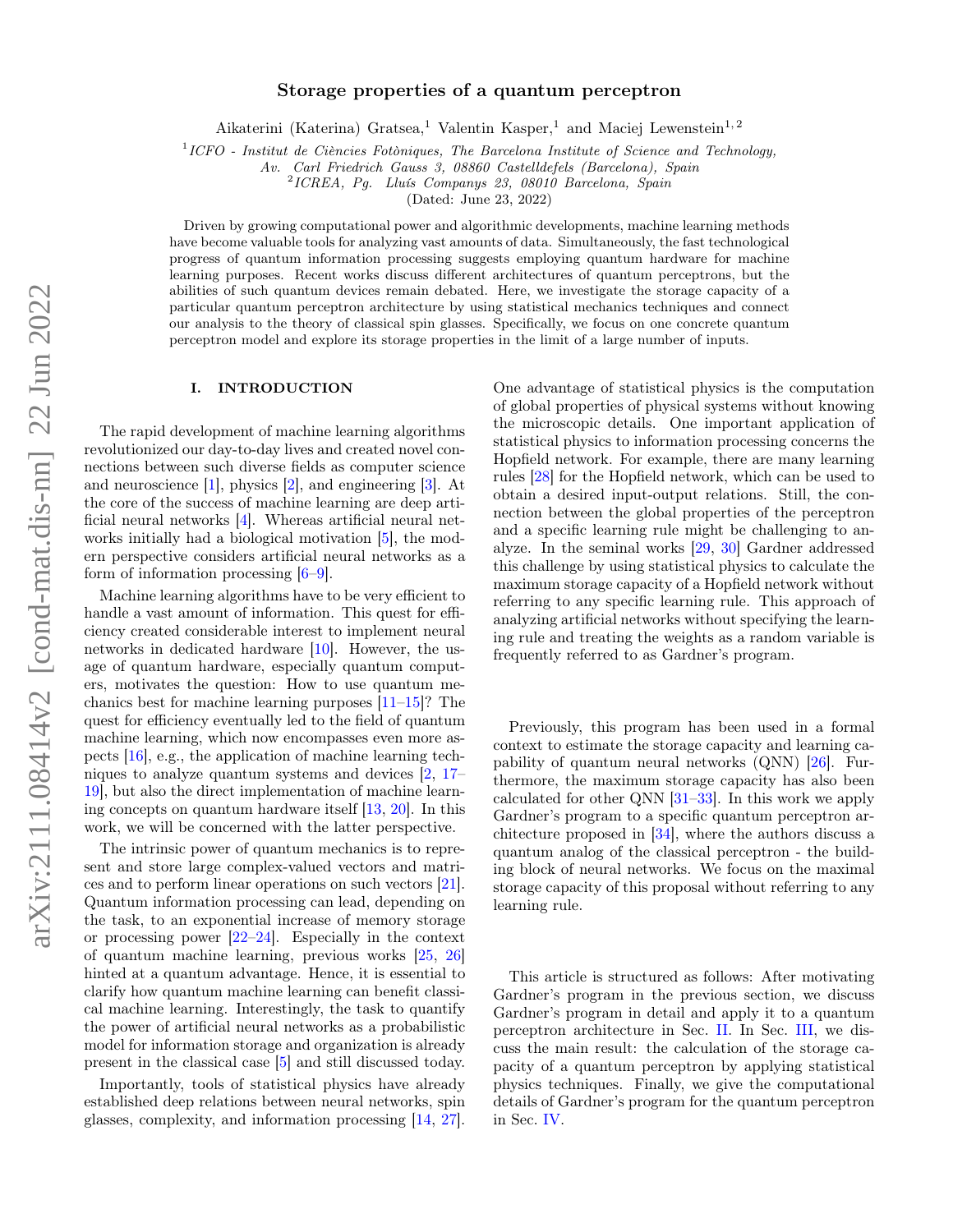# <span id="page-1-0"></span>II. QUANTUM PERCEPTRONS AND GARDNER'S PROGRAM

a. Classical perceptron model A classical perceptron is a function that maps a N dimensional input  $\vec{i}^{\mu}$  =  $(i_1^{\mu}, \ldots, i_N^{\mu})^T$  onto an output  $\sigma^{\mu}$ , where the weight vector  $\vec{w} = (w_1, \ldots, w_N)^T$  determines the information processing. The additional label  $\mu \in \{1, 2, ..., p\}$  denotes different pairs of input vectors and outputs [\[6,](#page-10-5) [27\]](#page-10-21). Moreover, we consider the following activation function

$$
\sigma^{\mu} = \theta \left( \vec{i}^{\mu} \cdot \vec{w} - \kappa \right) , \qquad (1)
$$

where  $\kappa$  is the threshold and  $\theta(\cdot)$  is the Heaviside function realizing the non-linearity of the perceptron model, see Fig. [1a](#page-1-1).

b. Quantum perceptron model A quantum analog of the classical perceptron [\[34\]](#page-10-27) is depicted in Fig. [1b](#page-1-1) with the corresponding quantum circuit in Fig. [1c](#page-1-1). In this quantum perceptron the connection between the inputs, outputs and weights is given by the activation function

$$
\sigma^{\mu} = \theta \left( \frac{1}{m} |\vec{i}^{\mu} \cdot \vec{w}|^2 - \kappa \right) , \qquad (2)
$$

where the non-linearity of the perceptron is realized by the measurement, see Fig. [1b](#page-1-1).

In the quantum case the input vector is  $\vec{i}^{\mu}$  =  $(i_0^{\mu}, \ldots, i_{m-1}^{\mu})^T$  and the weight vector is  $\vec{w}$  =  $(w_0, \ldots, w_{m-1})^T$ , where m is the dimension of the Hilbert space. The vectors  $\vec{i}^{\mu}$  and  $\vec{w}$  are encoded in quantum states

$$
|\psi_{\vec{i}}\rangle = \frac{1}{\sqrt{m}} \sum_{j=0}^{m-1} i_j |j\rangle , \qquad (3a)
$$

$$
|\phi_{\vec{w}}\rangle = \frac{1}{\sqrt{m}} \sum_{j=0}^{m-1} w_j |j\rangle , \qquad (3b)
$$

respectively with the orthonormal basis vectors  $|j\rangle$  form the computational basis and we focused on the case of binary inputs and weights. The encoding unitary  $U_{\vec{\tau}}$ prepares the input state, while the processing unitary  $V_{\vec{w}}$  computes the inner product between  $\vec{i}$  and  $\vec{w}$ . The precise definition of the unitaries can be found in App. [A.](#page-8-0) After the encoding and processing step (depicted by two blocks in Fig. [1c](#page-1-1)), a multi-controlled NOT gate is applied between the register and an ancilla qubit. Measuring the ancilla qubit in the computational basis gives  $|1\rangle$  with probability  $|\vec{i}^{\mu} \cdot \vec{w}|^2$ , see Fig. [1c](#page-1-1) and [A](#page-8-0)pp. A for details.

c. Gardner's program The correct choice of the weights results in a desired input-output relation, i.e., a specific mapping between the input  $\vec{i}^{\mu}$  and the output  $\sigma^{\mu}$ . A learning rule is usually applied to find the correct weights, such as the Hebbian rule [\[31\]](#page-10-25). While the



<span id="page-1-1"></span>FIG. 1. Classical and quantum perceptrons (a) Schematic outline of the classical perceptron: An Ndimensional input array  $\vec{i}$  is processed with a weight vector  $\vec{w}$ such that  $\vec{i} \cdot \vec{w}$  enters the activation function. (b) Schematic outline of the quantum perceptron: An  $m$ -dimensional input array  $\vec{i}$  is processed with a weight vector  $\vec{w}$  to produce the inner product squared of these vectors. Both cases, the classical and the quantum, employ a non-linear activation leading to the output  $\sigma$ . (c) Quantum circuit implementation of the quantum perceptron following the work of Tacchino et al. [\[34\]](#page-10-27). An encoding unitary realizes the input state  $|\psi_{\vec{i}}\rangle$  and the processing unitary computes the inner product of the input and weight vectors. The outcome is then written on the ancilla qubit with a multi-controlled NOT gate. Finally, the activation is measured by the readout of the ancilla qubit.

Hebbian rule has an appealing simplicity, Gardner, in her works [\[29,](#page-10-23) [30\]](#page-10-24), was interested in the global properties of the classical perceptron model without specifying the learning rule. She asked the question: What is the maximum number of input-output patterns that the classical perceptron can realize? Therefore, she considered the relative volume in the space of possible weights, which realizes a given input-output relation.

d. Storage capacity Following Gardner's work, the storage capacity can be obtained from the fraction of  $\vec{w}$ -space which correctly reproduces the desired input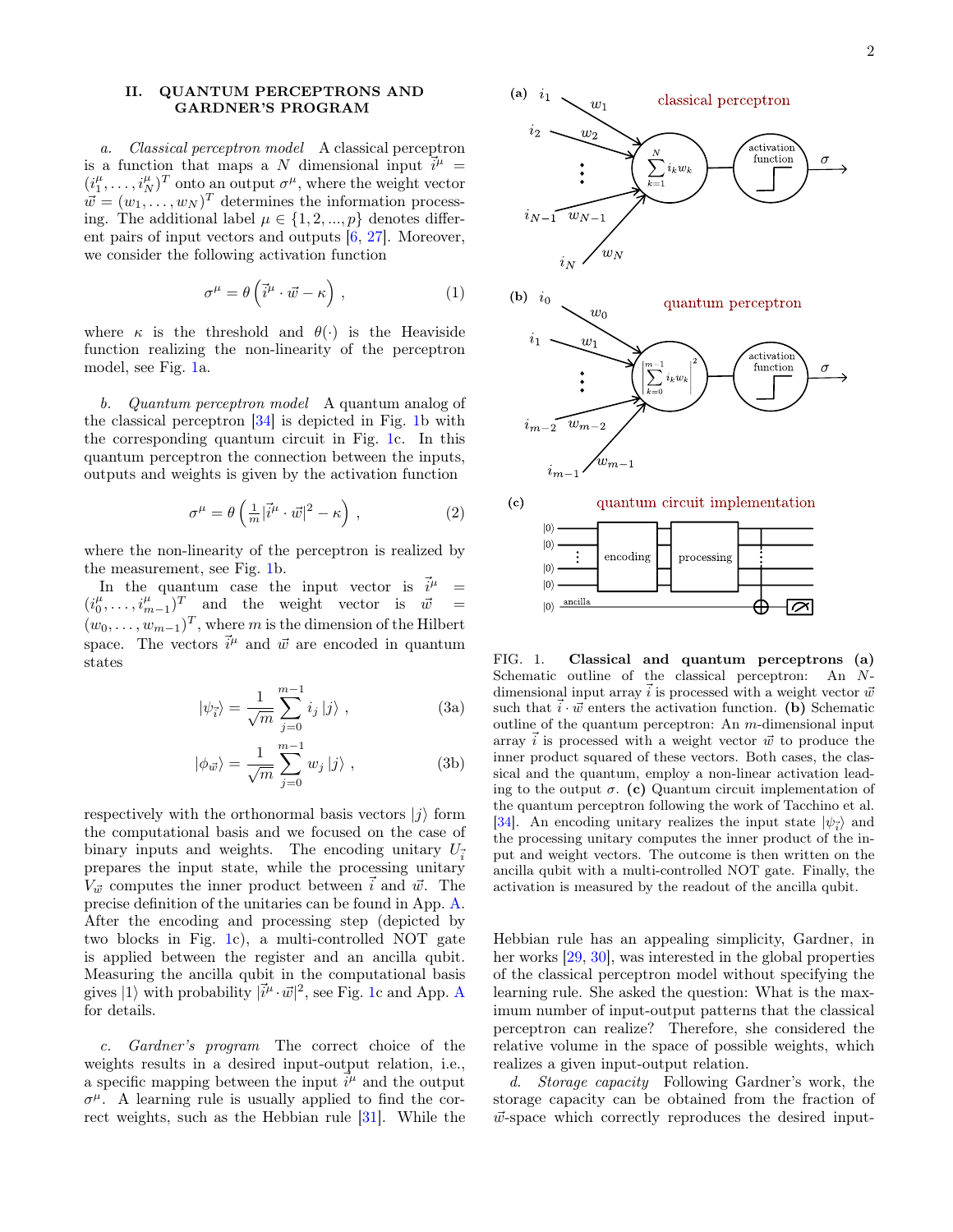output relations normalized to the volume of vectors  $\vec{w}$ . When increasing the number of patterns, the volume of vectors  $\vec{w}$  typically shrinks, and the relative volume of the weights vanishes. The limit of vanishing relative volume defines the storage capacity of the perceptron [\[27\]](#page-10-21). From the definition of the storage capacity the difference between the classical and quantum perceptrons results from the different dimensionality of the input vectors, which equals  $N$  physical inputs for the classical perceptron. In contrast, in the quantum case, the number of inputs equals the dimension of the Hilbert space m. Hence, for the classical perceptron we have  $\alpha_c = p/N$ , while for the quantum perceptron  $\alpha_c = p/m$ . For the classical perceptron, the storage capacity is known to be 2 and was calculated for example in [\[14,](#page-10-20) [27,](#page-10-21) [29,](#page-10-23) [30\]](#page-10-24).

e. Calculation of the relative volume In the following, we will focus on quantum perceptrons. The abundance of weights, which lead to desired input-output relations, can be treated by averaging over the weight vectors  $\vec{w}$ . This averaging gives rise to an ensemble of quantum machines, which can be analyzed with statistical physics tools. To define a finite volume of weights [\[30\]](#page-10-24) we constrain the weight vector  $\vec{w}$ . Similar to Gardner's work one can consider two types of constraints: spherical weights, i.e.,  $|\vec{w}|^2 = m$  and Ising weights  $w_i = \pm 1$ . The corresponding integration measures [\[14\]](#page-10-20) are

$$
\rho_S[\vec{w}] = \frac{1}{V_{S_0}} \delta\left(|\vec{w}|^2 - m\right) ,\qquad (4a)
$$

$$
\rho_I[\vec{w}] = \frac{1}{V_{I_0}} \prod_k [\delta(w_k - 1) + \delta(w_k + 1)] \tag{4b}
$$

with the normalization

<span id="page-2-7"></span>
$$
V_{S_0} = \int_w \delta(|\vec{w}|^2 - m), \qquad (5a)
$$

$$
V_{I_0} = \int_w \prod_k [\delta(w_k - 1) + \delta(w_k + 1)].
$$
 (5b)

Then the relative volume of perceptrons, which fulfill a specific input-output relation, is given by

$$
V_M = \int_w \prod_{\mu} \theta\left(\frac{1}{m}|\vec{i}^{\mu} \cdot \vec{w}|^2 - \kappa\right) \rho_M[\vec{w}], \tag{6}
$$

where the label  $M = S$  for the spherical constraint or  $M = I$  for the Ising constraint. The threshold  $\kappa$  takes values in  $[0, m]$  and in the limit  $\kappa \to 0$  the relative volume allows to obtain the maximum storage capacity of the quantum perceptron model [\[14,](#page-10-20) [27\]](#page-10-21). We calculate the relative volume using the integral representation of the Heaviside function

$$
\theta(y - \kappa) = \int_{\kappa}^{\infty} d\lambda \int_{-\infty}^{\infty} \frac{dx}{2\pi} e^{ix(\lambda - y)},
$$
 (7)

which we insert into Eq.  $(6)$ . In the following we outline the calculation of the relative volume for the case of spherical weights and present the details of the calculation in Sec. [IV.](#page-5-0)

Spherical weights The distribution of the spherical weights is given in Eq. [\(4a\)](#page-2-1) and contains a delta function, which we represent via

$$
\delta(|\vec{w}|^2 - m) = \int_{-\infty}^{\infty} \frac{dE}{2\pi} e^{iE(|\vec{w}|^2 - m)}.
$$
 (8)

Further, we average over the input vector  $\vec{i}^{\mu}$  to avoid bias towards specific input vectors. The average with respect to  $\vec{i}^{\mu}$  is denoted as  $\langle\langle\cdot\rangle\rangle$ . The expression for the relative volume becomes

$$
\langle \langle V_S \rangle \rangle = \frac{1}{V_{S_0}} \int_w \int_{\lambda} \int_x \int_E \exp \left[ i E \left( |\vec{w}|^2 - m \right) \right] \times \langle \langle \exp \left[ i \sum_{\mu} x^{\mu} \left( \lambda^{\mu} - \frac{1}{m} |\vec{i}^{\mu} \cdot \vec{w}|^2 \right) \right] \rangle \rangle , \quad (9)
$$

where the integration measure is given in App. [B.](#page-9-0)

Similar to Gardner we make the observation that Eq.  $(9)$  is a partition function of a classical spin glass, where  $\langle \langle \cdot \rangle \rangle$  is interpreted as a disorder average and  $\vec{w}$  is a classical spin variable. As for classical spin glasses [\[14,](#page-10-20) [27\]](#page-10-21) we calculate  $\langle \langle \log V_S \rangle \rangle$  via the replica trick

<span id="page-2-3"></span><span id="page-2-2"></span>
$$
\langle \langle \log V_S \rangle \rangle = \lim_{n \to 0} \frac{\langle \langle V_S^n \rangle \rangle - 1}{n}, \tag{10}
$$

<span id="page-2-6"></span><span id="page-2-1"></span>which leads to the replicated variables  $\vec{w}^{\alpha}$ ,  $x^{\alpha}$ ,  $\lambda^{\alpha}$  with the replica index  $\alpha \in \{1, \ldots, n\}$ . In addition, we introduce the spin glass order parameter  $q^{\alpha\beta}$  and its conjugate  $F^{\alpha\beta}$  via the integral

$$
1 = \int_{-\infty}^{\infty} dq^{\alpha\beta} \delta(q^{\alpha\beta} - \frac{1}{m} \sum_{k} w_{k}^{\alpha} w_{k}^{\beta})
$$
  
= 
$$
m \int_{-\infty}^{\infty} dq^{\alpha\beta} \int_{-\infty}^{\infty} \frac{dF^{\alpha\beta}}{2\pi} e^{imF^{\alpha\beta}(q^{\alpha\beta} - \frac{1}{m} \sum_{k} w_{k}^{\alpha} w_{k}^{\beta})}
$$
(11)

<span id="page-2-0"></span>with  $\alpha < \beta$ . This identity is also referred to as Hubbard-Stratonovich transformation, see [\[35,](#page-10-28) [36\]](#page-10-29) for details.

Ising inputs In the next step, we perform the average over the inputs and assume small fluctuations of  $x^{\alpha}$ , which leads to

<span id="page-2-8"></span><span id="page-2-5"></span><span id="page-2-4"></span>
$$
\langle \langle V_S^n \rangle \rangle = \frac{1}{V_{S_0}^n} \int_F \int_q \int_E e^{mG}, \tag{12}
$$

with integration measure given in App. [B](#page-9-0) and where we introduced the effective potential

$$
G = \alpha G_1[q^{\alpha \beta}] + G_2[E^{\alpha}, F^{\alpha \beta}] - i \sum_{\alpha} E^{\alpha} + i \sum_{\alpha < \beta} F^{\alpha \beta} q^{\alpha \beta} \tag{13}
$$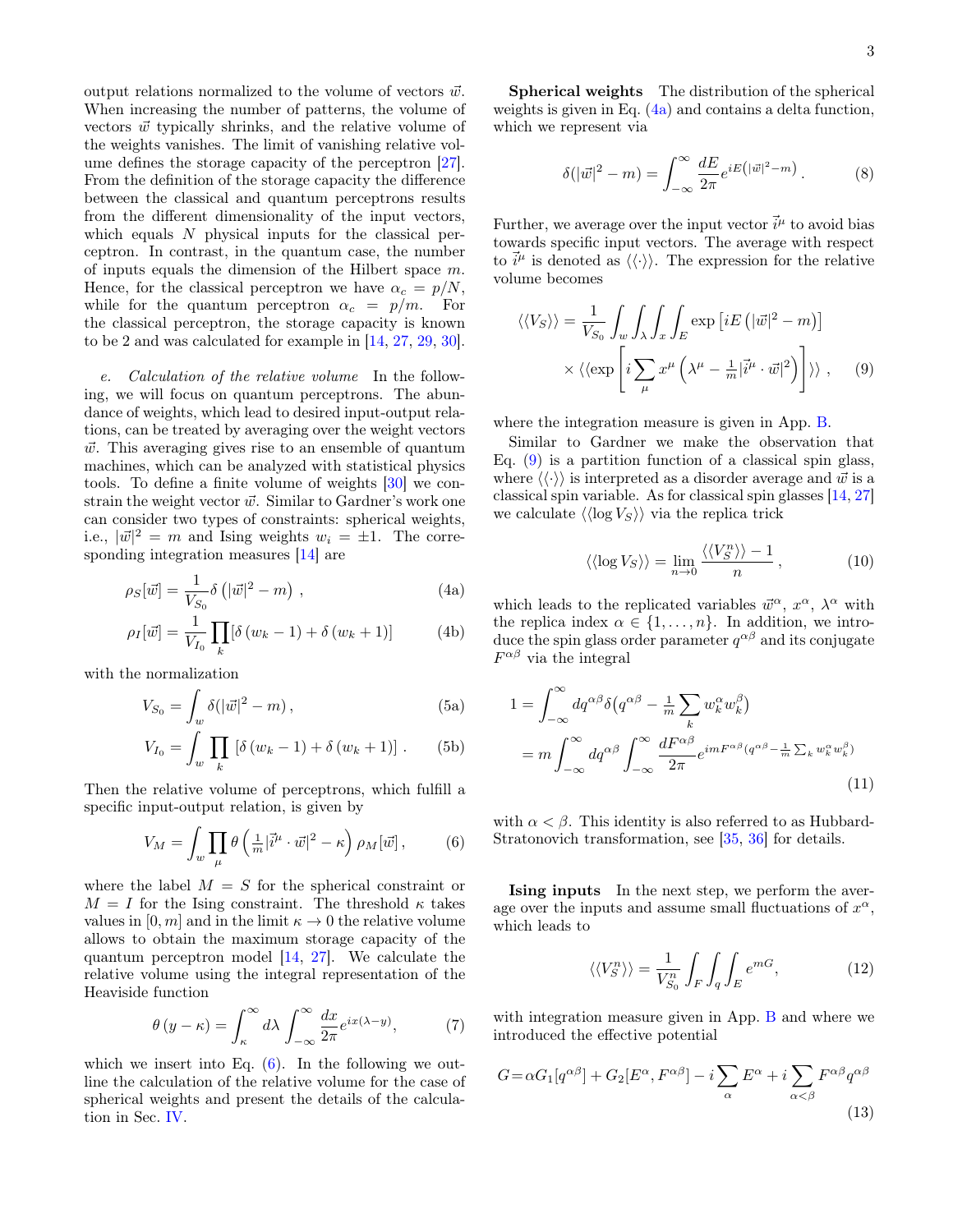with the storage capacity  $\alpha$  and the two contributions

$$
G_1[q^{\alpha\beta}] = \log \int_{-\infty}^{\infty} \prod_{\alpha} \frac{dx^{\alpha}}{2\pi} \int_{\kappa}^{\infty} \prod_{\alpha} d\lambda^{\alpha}
$$

$$
\times \exp\left(i \sum_{\alpha} x^{\alpha} \lambda^{\alpha} - \frac{1}{2} \sum_{\alpha} (x^{\alpha})^2 - \sum_{\alpha < \beta} (q^{\alpha\beta})^2 x^{\alpha} x^{\beta}\right)
$$
(14)

and

$$
G_2[E^{\alpha}, F^{\alpha\beta}] = \log \int_{-\infty}^{\infty} \prod_{\alpha} dw^{\alpha}
$$

$$
\times \exp \left( i \sum_{\alpha} E^{\alpha} (w^{\alpha})^2 - i \sum_{\alpha < \beta} F^{\alpha\beta} w^{\alpha} w^{\beta} \right) . \tag{15}
$$

Comparing the integrals for the effective potential reveals a quadratic dependency on  $q^{\alpha\beta}$  for the quantum model and a linear dependence on  $q^{\alpha\beta}$  for the classical model within the exponents. The non-linear dependence in the quantum case is a consequence of the measuring process, which involves the modulus square.

After the Hubbard-Stratonovich transformation we perform a saddle-point approximation for large m and assume replica symmetry, i.e.,

$$
q^{\alpha\beta} = q, F^{\alpha\beta} = F, E^{\alpha} = E. \tag{16}
$$

The saddle-point equations are

$$
\frac{\partial G}{\partial E} = \frac{\partial G}{\partial F} = \frac{\partial G}{\partial q} = 0, \qquad (17)
$$

which we solve and subsequently perform the limit  $n \to 0$ . Taking the derivative of  $G$  with respect to  $q$  and analyzing the limits  $q \to 1$  and  $\kappa \to 0$  leads to the maximum critical storage capacity of

$$
\alpha_{c,\text{max}} = 4. \tag{18}
$$

Additionally, the saddle-point approximation allows us to study the critical storage capacity  $\alpha_c$  as a function of the threshold  $\kappa$ , which we depict in Fig. [2.](#page-3-0)

Gaussian distributed inputs In this section, we discuss the case of inputs distributed according to a Gaussian normal distribution. The weights in turn are distributed according to Eq.  $(4a)$ . We apply the replica trick Eq. [\(10\)](#page-2-3), introduce the order parameters like in Eq.  $(11)$  and average over the inputs to calculate the effective potential  $G$ . A comparison to Eq.  $(12)$  reveals that only the expression for  $G_1$  changes

$$
G_1[q^{\alpha\beta}] = \log \int_{-\infty}^{\infty} \prod_{\alpha} \frac{dx^{\alpha}}{2\pi} \int_{\kappa}^{\infty} \prod_{\alpha} d\lambda^{\alpha}
$$

$$
\times \exp \left[ i \sum_{\alpha} x^{\alpha} \lambda^{\alpha} - \log \det \left( 1 + 2i\hat{A} \right) \right], \qquad (19)
$$



<span id="page-3-1"></span><span id="page-3-0"></span>FIG. 2. Storage properties of perceptrons for spherical weights: Storage capacity for the classical (red) and quantum (blue) perceptrons as a function of the threshold  $\kappa$ . For  $\kappa \approx 0$ , the storage capacity has a maximum, whereas the storage capacity decays for  $\kappa \gg 1$ . In the inset, we plot the critical storage capacity as a function of  $\kappa$  for Gaussian distributed inputs.

where we introduce the matrix  $A$  later in Eq.  $(46)$ . Next, we assume replica symmetry, i.e.,

$$
q^{ab} = q, F^{ab} = iF,
$$
\n<sup>(20)</sup>

and the saddle-point equations are

$$
\frac{\partial G}{\partial F} = \frac{\partial G}{\partial q} = 0,\tag{21}
$$

which we solve and subsequently perform the limit  $n \to 0$ . The saddle-point equation given by the derivative with respect to  $q$  leads to

$$
\alpha (2 + \kappa)^2 q = \frac{q}{2(1 - q)^2}.
$$
 (22)

This equation has one trivial solution  $q = 0$  and one nontrivial in  $0 < q < 1$ . The non-trivial solution exists if and only if

$$
2\alpha \left(2 + \kappa\right)^2 \ge 1. \tag{23}
$$

For  $\alpha \leq \alpha_c = (1/2)(2 + \kappa)^2$  the solution is trivial, and the logarithm of the relative volume is close to one, it is proportional to  $\alpha \kappa/2$ , and for  $\kappa = 0$  all perceptrons are activated. Above  $\alpha_c$ , the solution is non-zero, and the volume shrinks faster than exponentially with  $m$ . We plot  $\alpha_c$  in Fig. [2](#page-3-0) for different values of  $\kappa$  and observe  $\alpha_c \rightarrow 1/8$  for  $\kappa = 0$ . The phase transition has different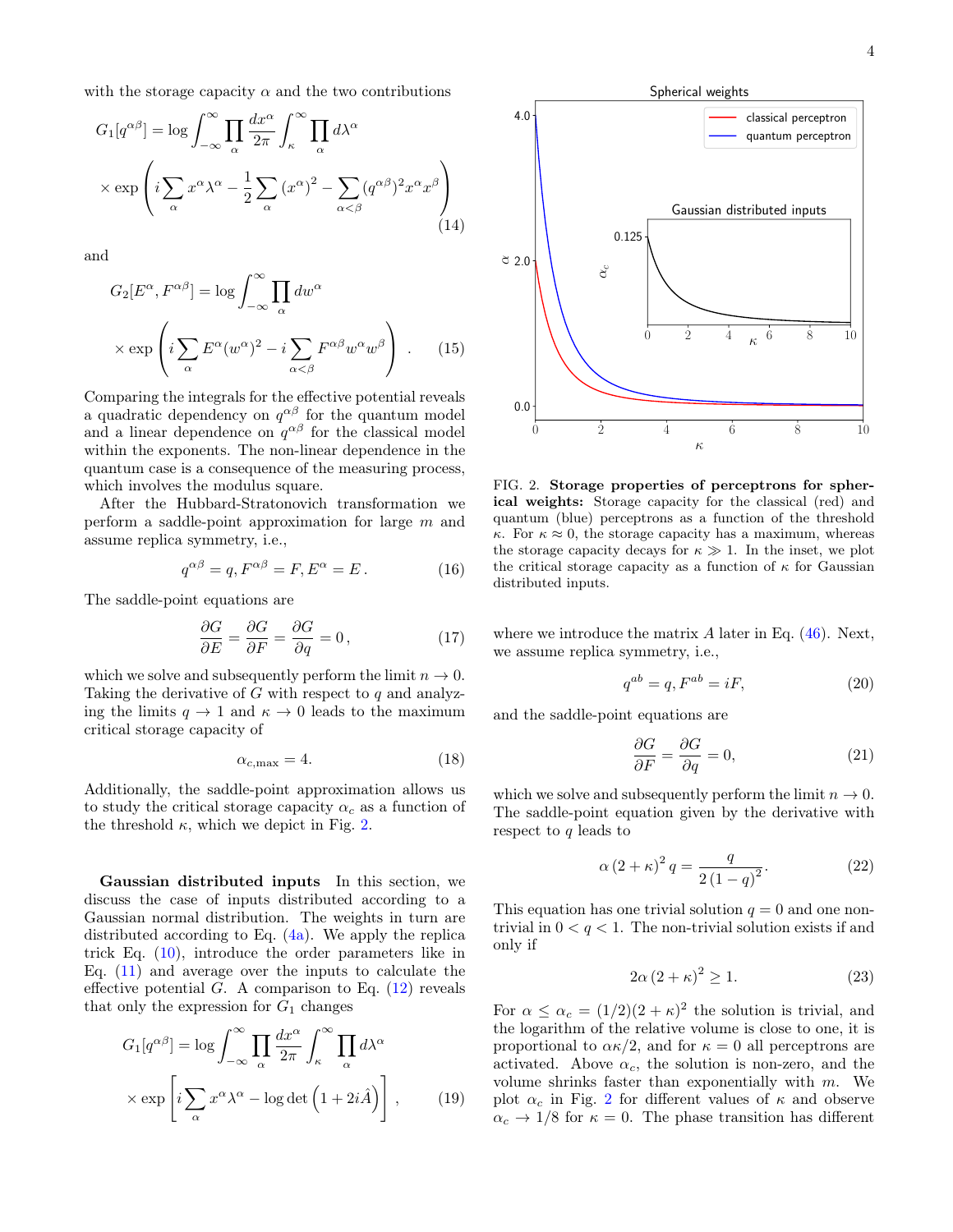character in comparison to Gardner's work [\[29\]](#page-10-23). In her work, the volume decreases exponentially with m below the critical  $\alpha_c$  (where  $q < 1$ ), and strictly shrinks to zero above the critical  $\alpha_c$  (where  $q = 1$ ). In our work, the volume is close to one below  $\alpha_c$ , and it starts to shrink exponentially with m above.

Ising weights In the classical case the Ising weights were treated for example in [\[14,](#page-10-20) [27,](#page-10-21) [30\]](#page-10-24). Here, we use the Ising weights for the quantum case and employ Eq. [\(4b\)](#page-2-6) and Eq. [\(5\)](#page-2-7) for the integration measure and normalization of the volume, respectively. We apply the replica trick Eq.  $(10)$ , introduce the order parameters Eq.  $(11)$ and average over the inputs to calculate the effective potential. The contribution  $G_1$  is the same as Eq. [\(15\)](#page-3-1), while  $G_2$  becomes

<span id="page-4-3"></span>
$$
G_2[F^{\alpha\beta}] = \log \sum_{\{w^\alpha = \pm 1\}} \exp \left( \sum_{\alpha < \beta} F^{\alpha\beta} w^\alpha w^\beta \right). \tag{24}
$$

We assume replica symmetry, i.e.,

$$
q^{ab} = q, F^{ab} = iF,
$$
\n<sup>(25)</sup>

and the saddle-point equations are

$$
\frac{\partial G}{\partial F} = \frac{\partial G}{\partial q} = 0.
$$
 (26)

Solving the saddle point equations in the limit for  $q \to 1$ we conclude that the storage capacity is

$$
\alpha_c(\kappa) = \frac{4}{\pi} \left[ \int_{-\kappa}^{\infty} Dy(\kappa + y)^2 \right]^{-1}, \tag{27}
$$

where we used the abbreviation

$$
\int_{-\infty}^{\infty} Dy = \sqrt{\frac{1}{2\pi}} \int_{-\infty}^{\infty} dy e^{-\frac{y^2}{2}}.
$$
 (28)

In addition, we present results of a Monte Carlo simula-tion in Fig. [3,](#page-4-1) which shows that as  $m \to \infty$ , the storage capacity approximately behaves as  $\alpha \to 0$  (see App. [C](#page-9-1) for details). We interpret this discrepancy as the necessity for replica symmetry breaking. This analysis, however, goes beyond the scope of this paper.

### <span id="page-4-0"></span>III. DISCUSSION

In this work, we calculate the storage capacity of a quantum perceptron, which was proposed in a recent work [\[34\]](#page-10-27). Following the seminal works of Gardner [\[29,](#page-10-23) [30\]](#page-10-24), we use statistical physics techniques to calculate the storage capacity of this perceptron. In particular, we interpret this quantum perceptron as a classical perceptron on an extended input space with a different



<span id="page-4-1"></span>FIG. 3. Storage properties of perceptrons for the Ising weights Storage capacity for the classical (red) and quantum (blue) Ising perceptrons as a function of the number of inputs  $N^{-1}$  and  $m^{-1}$ , respectively. The dots are the result of the Monte Carlo simulations. The intersection of the lines with the y-axis gives the storage capacity  $0.86 \pm 0.01$  for the classical and  $0.010 \pm 0.005$  for the quantum perceptron in the limits  $N, m \rightarrow \infty$ .

activation function, see Fig. [1.](#page-1-1) This interpretation allows us to calculate the storage capacity of a quantum perceptron by computing the relative volume of quantum perceptrons which fulfill a given input-output relation.

<span id="page-4-2"></span>To handle the multitude of inputs and learning rules, we integrate over the input and the weights. Formally, this averaging over input and weights maps the calculation of the relative volume to the partition function of a classical spin glass problem. Similar to problems in classical spin glass theory, we compute the logarithm of the partition function using the replica trick [\[14,](#page-10-20) [27\]](#page-10-21). Further, by using the large  $m$  expansion, we can determine the storage capacity  $\alpha_c$  in leading order, which is the ratio of the stored patterns p over the computational resources m. Notably, the techniques presented here are applicable to other quantum architectures.

Given the model of Fig. [1c](#page-1-1), we obtain a maximal critical storage capacity of  $\alpha_{c,\text{max}} = 4$  for the spherical weights, see Fig. [2.](#page-3-0) To put these results in perspective, we compare them with the classical perceptron. In the classical case, the maximal storage capacity is  $\alpha_{c,\text{max}} = 2$ , see Fig. [2.](#page-3-0) With our definition of the storage capacity, the classical and quantum perceptron lead to the same order of magnitude when  $\kappa$  goes to zero. However, we emphasize that the input vector of the perceptron is determined by the number of inputs  $N$  in the classical case, but equals the dimension of the Hilbert space  $m$  in the quantum case. In particular, the number of classical inputs and the dimension of Hilbert space are connected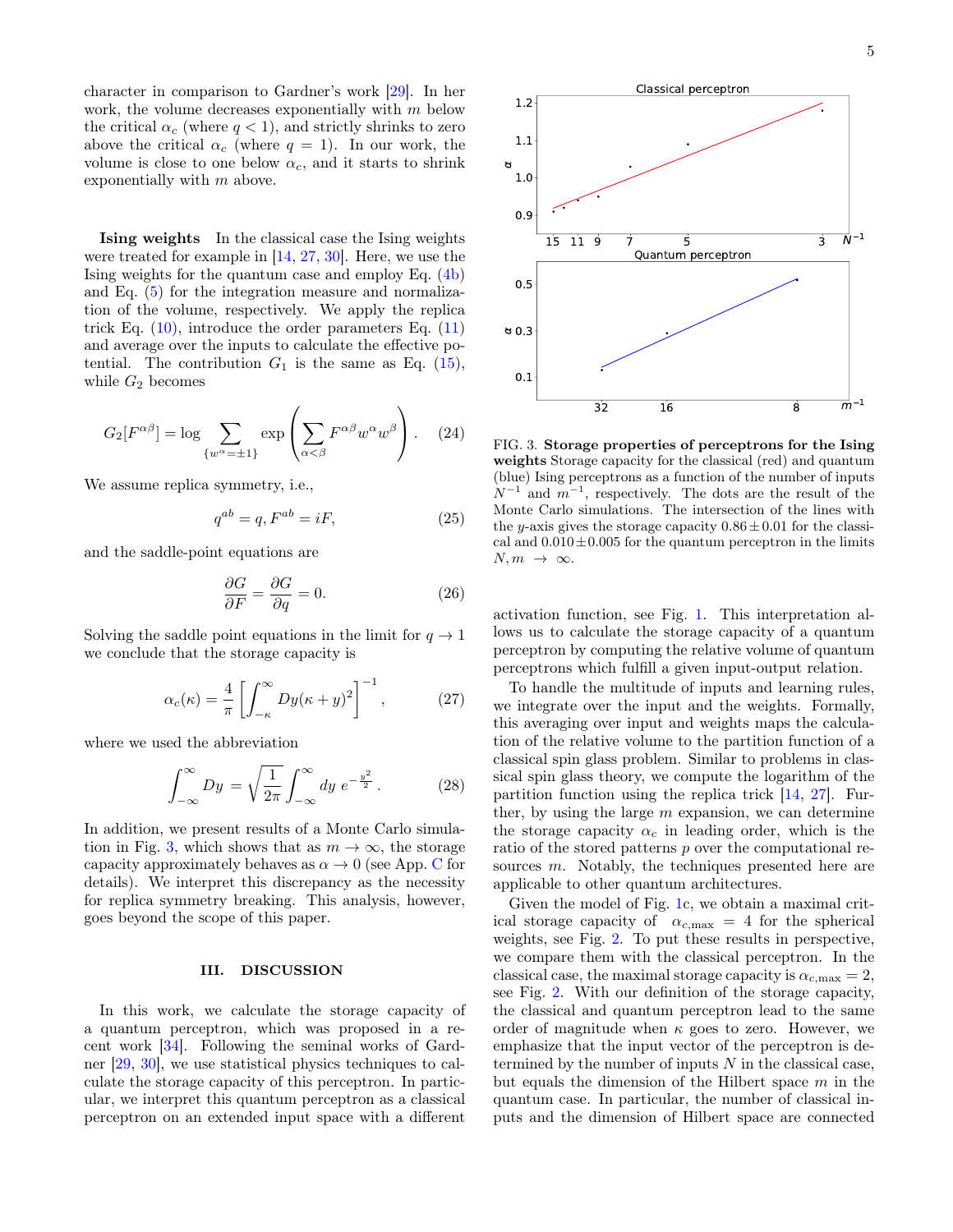via  $m = 2^N$ . Our results on the storage capacity are also in accordance with recent works [\[22–](#page-10-16)[24,](#page-10-17) [26\]](#page-10-19).

For Gaussian distributed inputs, the performance of the quantum perceptron is quite different from the classical perceptron in accordance with a related work [\[37\]](#page-10-30). In the classical case, the relative volume shrinks exponentially with  $m$  below the critical capacity, and shrinks suddenly to zero above  $\alpha_c$ , see [\[38\]](#page-10-31). In the present study, the volume shrinks exponentially with  $m$ , but the rate of shrinking changes from below ("easy learning" phase) to above  $\alpha_c$  ("hard learning" phase). The maximum storage capacity of the "easy learning" phase is 0.125.

For a classical perceptron with Ising weights, analytical calculations suggest that  $\alpha_{\text{max}} = 0.83$  [\[39\]](#page-10-32), while our Monte Carlo simulations gives  $\alpha_{\text{max}} = 0.86 \pm 0.01$  [\[40\]](#page-10-33). In contrast to the classical case, the relative volume of interactions goes approximately to zero for quantum perceptrons with Ising weights according to our MC simulations. This is in accordance with results from the related work in [\[34\]](#page-10-27), where they explore the learning capability of quantum perceptrons with Ising weights. They show that for each pattern stored a different set of weights is required. This result already suggests that it is hard to choose a weight that can store many patterns.

For future work, it would be highly important for practical applications to explore the storage properties of the quantum perceptron with correlated inputs or inputoutput patterns. In a previous analysis of quantum perceptrons [\[41\]](#page-10-34), one distinguished between three different phases an ignorant phase, a random phase, and learning phase, and it would be interesting to detect these phases in the quantum perceptron architecture of [\[34\]](#page-10-27). Future studies should also investigate the storage capacity away from  $q \approx 1$  and the dependency on  $\kappa$ . Also, it will be essential to include corrections to the large  $m$  expansion and study the stability of the replica symmetric saddle point solution [\[36\]](#page-10-29). Finally, an exciting continuation of this work would be to consider other architectures of quantum perceptrons [\[42](#page-10-35)[–44\]](#page-10-36), e.g., qudit based platforms [\[45–](#page-10-37)[47\]](#page-10-38) and analyze them with the tools presented in this work.

#### <span id="page-5-0"></span>IV. METHODS

In this section, we elaborate on the computational details presented in Sec. [II,](#page-1-0) i.e., the averaging over the inputs, the calculation of the effective potential, and the saddle-point approximation.

a. Averaging over the input patterns We perform the average  $\langle \langle \cdot \rangle \rangle$  and assume weak correlations between the weights. Then we can approximate

$$
\langle \langle \prod_{\alpha,\mu} e^{-\frac{i}{m}x_{\mu}^{\alpha}|\vec{i}^{\mu}\cdot\vec{w}^{\alpha}|^2} \rangle \rangle \approx \prod_{\mu,k,l} \cos\left(\frac{1}{m}\sum_{\alpha} x_{\mu}^{\alpha} w_{k}^{\alpha} w_{l}^{\alpha}\right), (29)
$$

see  $[48]$  for details. Using Eq.  $(29)$  the relative volume becomes

$$
\langle\langle V_S \rangle\rangle = \frac{1}{V_{S_0}^n} \int_w \int_\lambda \int_x \int_E \int_q \int_F
$$
  
× exp  $\left[ i \sum_{\alpha,\mu} x_{\mu}^{\alpha} \lambda_{\mu}^{\alpha} + \sum_{\mu,k,l} \log \cos \left( \frac{1}{m} \sum_{\alpha} x_{\mu}^{\alpha} w_k^{\alpha} w_l^{\alpha} \right) \right]$   
× exp  $\left[ iE^{\alpha} \left( |\vec{w}^{\alpha}|^2 - m \right) + imF^{\alpha\beta} (q^{\alpha\beta} - \frac{1}{m} \sum_{k} w_k^{\alpha} w_k^{\beta} \right] \right].$  (30)

<span id="page-5-2"></span>Next, we use the approximation  $\log \cos x \approx -x^2/2$  and use Eq.  $(11)$ . In addition, we employ that the integral

$$
I = \int_{-\infty}^{\infty} \prod_{\alpha,\mu} \frac{dx^{\alpha}_{\mu}}{2\pi} \int_{\kappa}^{\infty} \prod_{\alpha,\mu} d\lambda^{\alpha}_{\mu}
$$
  
 
$$
\times \exp\left(i \sum_{\alpha,\mu} x^{\alpha}_{\mu} \lambda^{\alpha}_{\mu} - \frac{1}{2} \sum_{\mu,\alpha} (x^{\alpha}_{\mu})^2 - \sum_{\alpha < \beta,\mu} (q^{\alpha\beta})^2 x^{\alpha}_{\mu} x^{\beta}_{\mu}\right)
$$
(31)

factorizes according to

$$
I = \left[ \int_{-\infty}^{\infty} \prod_{\alpha} \frac{dx^{\alpha}}{2\pi} \int_{\kappa}^{\infty} \prod_{\alpha} d\lambda^{\alpha} \times e^{i \sum_{\alpha} x^{\alpha} \lambda^{\alpha} - \frac{1}{2} \sum_{\alpha} (x^{\alpha})^2 - \sum_{\alpha < \beta} (q^{\alpha \beta})^2 x^{\alpha} x^{\beta}} \right]^p, \quad (32)
$$

which leads to Eq.  $(12)$  -  $(15)$ .

b. Calculation of  $G_1$  We assume replica symmetry of  $q^{\alpha\beta}$  and after the integration over  $x^{\mu}$  we have

$$
\lim_{n \to 0} \frac{1}{n} G_1[q] = \int_{-\infty}^{\infty} Dy \log L(y), \qquad (33)
$$

where we used the abbreviation Eq. [\(28\)](#page-4-2) and introduce

$$
L(y) = 2\sqrt{\pi} \operatorname{Erfc} \left[ \frac{\kappa + yq}{\sqrt{2(1 - q^2)}} \right]. \tag{34}
$$

The function  $L(y)$  is the main object that distinguishes the classical and the quantum perceptron. In the classical case we have

$$
L(y) = 2\sqrt{\pi} \operatorname{Erfc} \left[ \frac{\kappa + yq}{\sqrt{(1-q)}} \right]. \tag{35}
$$

<span id="page-5-1"></span>In the quantum case  $L(y)$  depends on  $q^2$ , since we are dealing with squared scalar products, which leads to an additional factor of two in the denominator of  $L(y)$ ; this factor will then be responsible for the increase of the storage capacity for the quantum case in comparison to the classical case.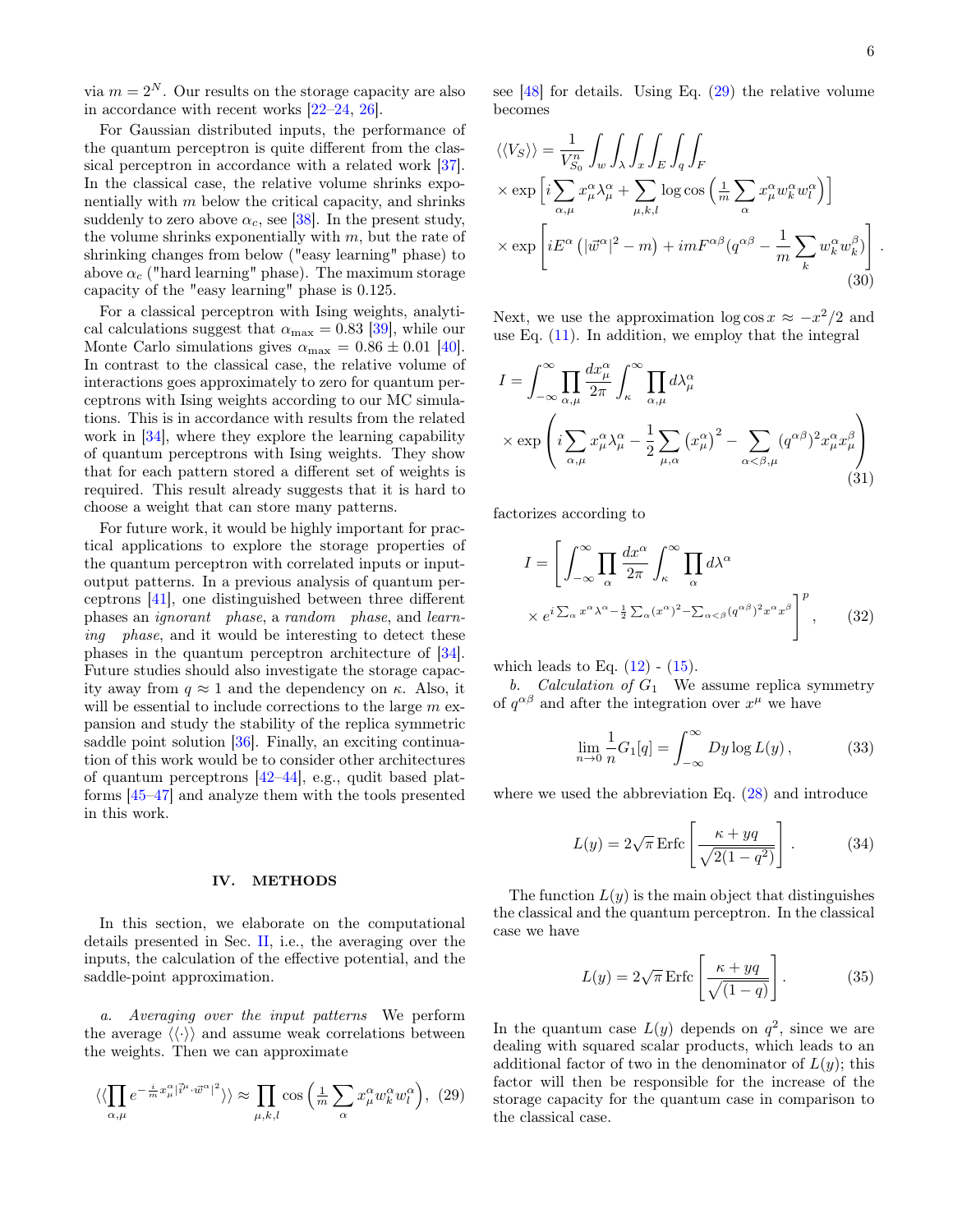c. Calculation of  $G_2$  for spherical weights We also assume replica symmetry of  $E^{\alpha}$  and  $F^{\alpha\beta}$  and perform the multi-dimensional Gaussian integral in Eq. [\(15\)](#page-3-1) resulting in

$$
G_2[E, F] = \log \left[ (2\pi i)^{n/2} (\det M)^{-1/2} \right],\qquad(36)
$$

where we introduced the matrix

$$
M^{ab} = (2E + F)\delta^{ab} - F. \tag{37}
$$

The matrix M has  $n-1$  degenerate eigenvalues  $\Lambda_1 =$  $\ldots = \Lambda_{n-1} = 2E + F$  and one non-degenerate eigenvalue  $\Lambda_n = 2E - (n-1)F$  such that the determinant of the matrix M becomes

$$
\log \det M = (n-1)\log(2E + F) + \log[2E - (n-1)F].
$$
\n(38)

d. Saddle-point equations of G for spherical weights Since  $G_1$  does not depend on  $E$  and  $F$  the saddle-point equations with respect to  $E$  and  $F$  are

$$
0 = \frac{1}{n} \frac{\partial G}{\partial E} = -i + \frac{1}{n} \frac{\partial G_2}{\partial E},
$$
 (39a)

$$
0 = \frac{1}{n} \frac{\partial G}{\partial F} = \frac{i}{2} (n - 1)q + \frac{1}{n} \frac{\partial G_2}{\partial F},
$$
 (39b)

with

$$
\frac{1}{n}\frac{\partial G_2}{\partial E} = \frac{(n-1)F + 2E(n-2)}{2(2E+F)(-Fn + 2E+F)},
$$
(40a)

$$
\frac{1}{n}\frac{\partial G_2}{\partial F} = \frac{(n-1)F}{2(2E+F)(-Fn+2E+F)}.\tag{40b}
$$

Performing the limit  $n \to 0$  and solving for E and F results in

$$
E = \frac{i(1 - 2q)}{2(1 - q)^2},
$$
\n(41a)

$$
F = \frac{iq}{(1-q)^2}.\tag{41b}
$$

Further, we define the effective potential

$$
g = \lim_{n \to 0} \frac{1}{n} G \tag{42}
$$

and insert the solution of the saddle point equation into G. As a result, we obtain

$$
g = \alpha \int_{-\infty}^{\infty} Dy \log L(y) + \frac{1}{2} \log (1 - q) + \frac{1}{2(1 - q)} \tag{43}
$$

plus constant terms independent of q. We can interpret the logarithm of  $G$  as a free energy, which is a regular function of  $0 \leq q < 1$ , but has a singularity at  $q =$ 1. Employing the asymptotic expansion of  $Erfc(x) \approx$  $\overline{\pi}x^{-1}e^{-x^2}\theta(x)$  for  $x\to\infty$ , we see that

$$
g \simeq -\frac{\alpha}{2(1-q)} \int_{-\infty}^{\infty} Dy(\kappa + y)^2 + \frac{1}{2(1-q)}, \qquad (44)
$$



<span id="page-6-3"></span>FIG. 4. The effective potential for the spherical weights We plot the effective potential q of Eq.  $(43)$ . It changes from finite negative values below the  $\alpha_c$  curve to  $-\infty$ (represented by the grey area) above. The black line shows the  $\alpha_c$  curve given by Eq. [\(45\)](#page-6-2).

has two singular terms as  $q \to 1$ .

If the second term dominates, it repulses the saddle point solution for  $q$  from being close to one. In this scenario, the order parameter  $q$  is finite as well as the function G. The relative volume shrinks in this regime exponentially with m. If the first term dominates above  $\alpha_c$ , the minimum of the free energy immediately shifts to  $q = 1$ , where  $q \to -\infty$ , so that the relative volume shrinks immediately to zero.

We plot the effective potential as a function of  $\alpha$  and  $\kappa$  in Fig. [4.](#page-6-3) This analysis implies that the critical value of the storage capacity is

<span id="page-6-2"></span>
$$
\frac{\alpha_c}{2} \int_{-\kappa}^{\infty} Dy \left(\kappa + y\right)^2 = 1. \tag{45}
$$

Performing the integral leads to the maximal critical storage capacity of  $\alpha_{c,\text{max}} = 4$  for  $\kappa \to 0$ .

e. Calculation of  $G_1$  for Gaussian distributed inputs First, we define the matrix

<span id="page-6-0"></span>
$$
A_{kk'} = \frac{1}{n} \sum_{\alpha} x^{\alpha} w_k^{\alpha} w_{k'}^{\alpha} , \qquad (46)
$$

<span id="page-6-1"></span>which is spanned by the vectors  $w^{\alpha}$  We can write its nontrivial eigenvectors as combinations of  $w^{\alpha}$ . The eigenvalue equation is

$$
\frac{1}{n}\sum_{\alpha,k'} x^{\alpha} w_k^{\alpha} w_{k'}^{\alpha} \sum_{\beta} c_{\beta} w_{k'}^{\beta} = \Lambda \sum_{\alpha} c_{\alpha} w_k^{\alpha}.
$$
 (47)

All other eigenvectors of  $1+2i\hat{A}$  (orthogonal to the vectors  $w^{\alpha}$ ) are trivial – they correspond to eigenvalues 1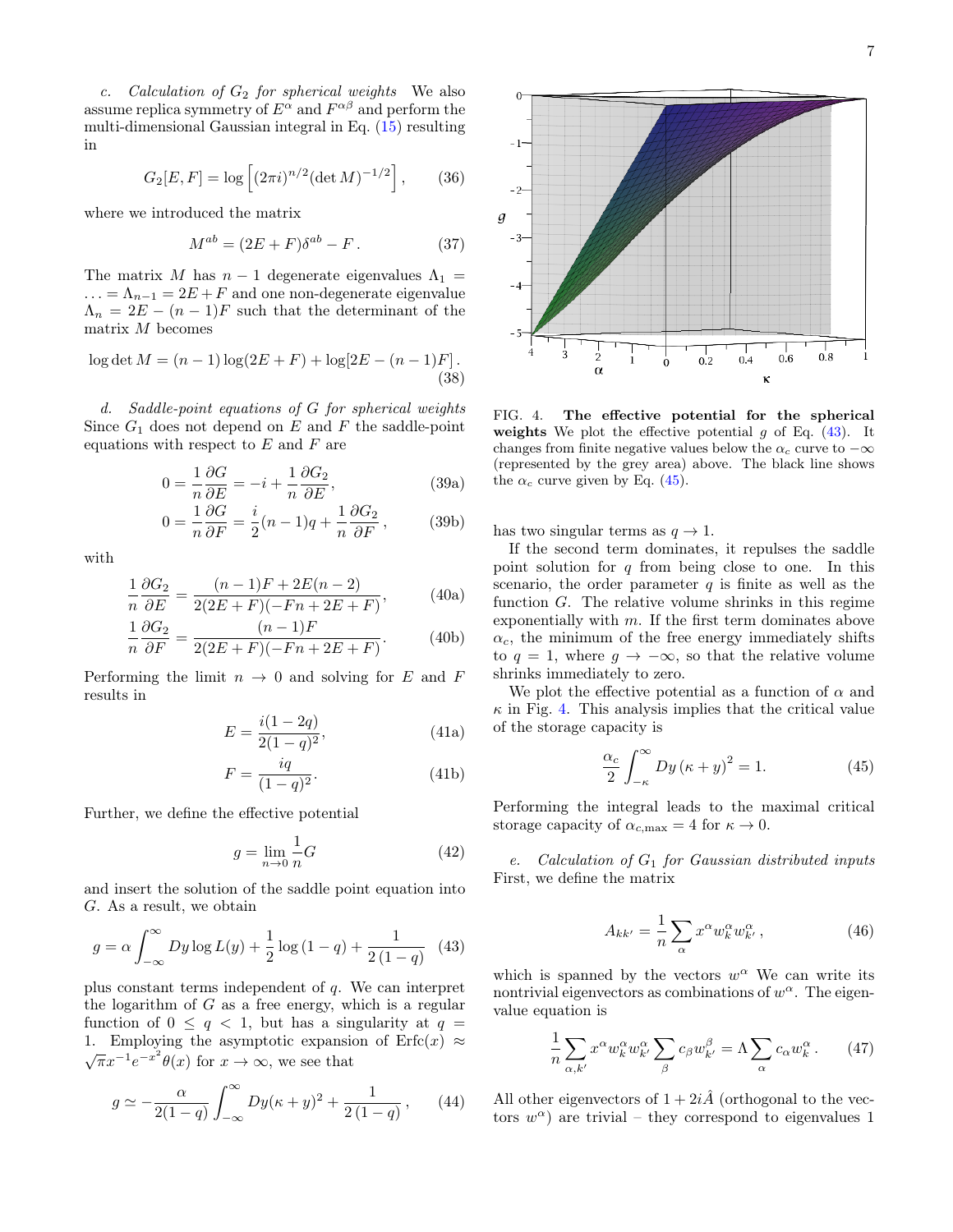and do not contribute to the log det. Comparing coefficients, using the definition of  $q^{\alpha\beta}$  and assuming replica symmetry  $q^{\alpha\beta} = q$  for  $\alpha \neq \beta$ , leads to a closed equation

$$
1 = \sum_{a} \frac{x^{\alpha} q}{\Lambda - x^{\alpha} (1 - q)}
$$
(48)

for eigenvalues  $\Lambda$  of  $\hat{A}$ . Using the eigenvalues of  $\hat{A}$  we can rewrite  $G_1$  as

$$
G_1[q] = \log \int \prod_{\alpha} d\lambda^{\alpha} \int \prod_{\alpha} dx^{\alpha} \frac{\exp(i \sum_{\alpha} x^{\alpha} \lambda^{\alpha})}{\prod_{n} (1 + 2i\Lambda_n)}.
$$
 (49)

In order to rewrite the product of eigenvalues we transform the self-consistent equation for the eigenvalues Λ into the characteristic polynomial of  $\tilde{A}$  to define the function

$$
W(\Lambda, x) = \prod_{\alpha} [\Lambda - (1 - q)x^{\alpha}]
$$

$$
- \sum_{\alpha} qx^{\alpha} \prod_{\alpha \neq \beta} [\Lambda - (1 - q)x^{\beta}]. \qquad (50)
$$

Next, we introduce the auxiliary quantity

$$
L(\epsilon) = \log \det(1 + 2i\epsilon \hat{A}) = \sum_{n} \log(1 + 2i\epsilon \Lambda_n), \quad (51)
$$

where we are interested in the value of  $L(1)$ . Differentiating with respect to  $\epsilon$  we obtain

$$
\frac{dL}{d\epsilon} = \frac{n}{\epsilon} - \frac{1}{\epsilon} \sum_{\Lambda} \frac{1}{1 + 2i\Lambda\epsilon} \,. \tag{52}
$$

The sum can be rewritten by using Cauchy's theorem and employing an appropriate contour  $\mathcal{C}$ . Using this integral representation for the sum we obtain

$$
\frac{dL}{d\epsilon} = \frac{n}{\epsilon} + \frac{d}{d\epsilon} \log W(i/(2\epsilon), x) . \tag{53}
$$

Integrating  $\epsilon$  from 0 to 1 we get

$$
L(1) = \log W\left(i/2, x\right) \tag{54}
$$

since  $L(\epsilon)$  goes to zero for  $\epsilon \to 0$ . Expanding  $\Lambda$  in q, i.e., treating  $q$  as a perturbation,  $G_1$  becomes

$$
G_1[q] = \log \int \prod_{\alpha} d\lambda^{\alpha} \int \prod_{\alpha} dx^{\alpha} \exp\left(i \sum_{\alpha} x^{\alpha} \lambda^{\alpha}\right)
$$

$$
\times \frac{1}{\prod_{\alpha} \left(\frac{i}{2} - x_{\alpha}\right)} \left[1 + \sum_{\alpha, \beta} \frac{q^2 x^{\alpha} x^{\beta}}{\left(\frac{i}{2} - x_{\alpha}\right) \left(\frac{i}{2} - x_{\beta}\right)}\right].
$$
(55)

Performing the integration over  $x^{\alpha}$  and  $\lambda^{\alpha}$  gives

$$
G_1(q) = \frac{\kappa n}{2} - \frac{1}{2} n q^2 (2 + \kappa)^2.
$$
 (56)

Due to the perturbative expansion in  $q$  the function  $G_1(q)$  does not exhibit any singularity at  $q = 1$  which will affect the nature of the phase transition.

f. Saddle-point equations of G for Gaussian distributed inputs The effective potential of Eq.  $(13)$  becomes

$$
g = \alpha \left[ \frac{\kappa}{2} - \frac{1}{2} q^2 (2 + \kappa)^2 \right] + \frac{1}{2} \log (1 - q) + \frac{1}{2 (1 - q)},
$$
\n(57)

plus constant terms independent of  $q$ . This function does contain a singular term  $(1 - q)^{-1}$ , which repulses the saddle point solutions for the minimal value away from  $q = 1$ . Indeed, taking the derivative of G with respect to q gives

<span id="page-7-1"></span>
$$
\alpha (2 + \kappa)^2 q = \frac{q}{2(1 - q)^2}.
$$
\n(58)

This equation has a trivial solution  $q = 0$  for which

<span id="page-7-0"></span>
$$
g = (\alpha \kappa)/2,\tag{59}
$$

and a non-trivial solution, which exists for  $2\alpha (2 + \kappa)^2 \geq$ 1. The critical value of the storage capacity is given by (see App. [D\)](#page-9-2)

<span id="page-7-2"></span>
$$
\alpha_c = \frac{1}{2(2+\kappa)^2}.\tag{60}
$$

Note that the phase transition in this case has a different character: for both solutions g takes a finite value, but it changes from  $(\alpha \kappa)/2$  in the "easy to learn" phase to a larger values in the "hard to learn phase", see Fig. [5.](#page-8-1) This behavior might be the result of expansion in  $q$  that we used to obtain the effective potential. Further, the effective potential might be the fist term of expansion of  $(1-q^2)^{-1}$  and we discuss this idea in App. [D,](#page-9-2) which will bring us back to the volume shrinking phase transition à la Gardner.

g. Calculation of  $G_2$  for Ising weights Assuming replica symmetry of  $F^{ab}$  and averaging over the binary weights, Eq. [\(24\)](#page-4-3) becomes

$$
G_2 = -\frac{1}{2}Fn + n \int_{-\infty}^{\infty} Dz \log \left[2 \cosh(z\sqrt{F})\right], \quad (61)
$$

as in the classical case [\[39\]](#page-10-32).

h. Saddle-point equations of G for Ising weights The effective potential with replica symmetry of  $q^{ab}$  and  $F^{ab}$  becomes

$$
g = \alpha \int_{-\infty}^{\infty} Dy \log L(y) + R(F, q)
$$
 (62)

with

$$
R(F, q) = -\frac{1}{2}F(1-q) + \int_{-\infty}^{\infty} Dz \log \left[2 \cosh\left(z\sqrt{F}\right)\right].
$$
\n(63)

Then, the saddle-point equation with respect to  $F$  is

$$
-\frac{1}{2}(1-q) + \int_{-\infty}^{\infty} Dz \frac{z}{2\sqrt{F}} \tanh\left(z\sqrt{F}\right) = 0, \quad (64)
$$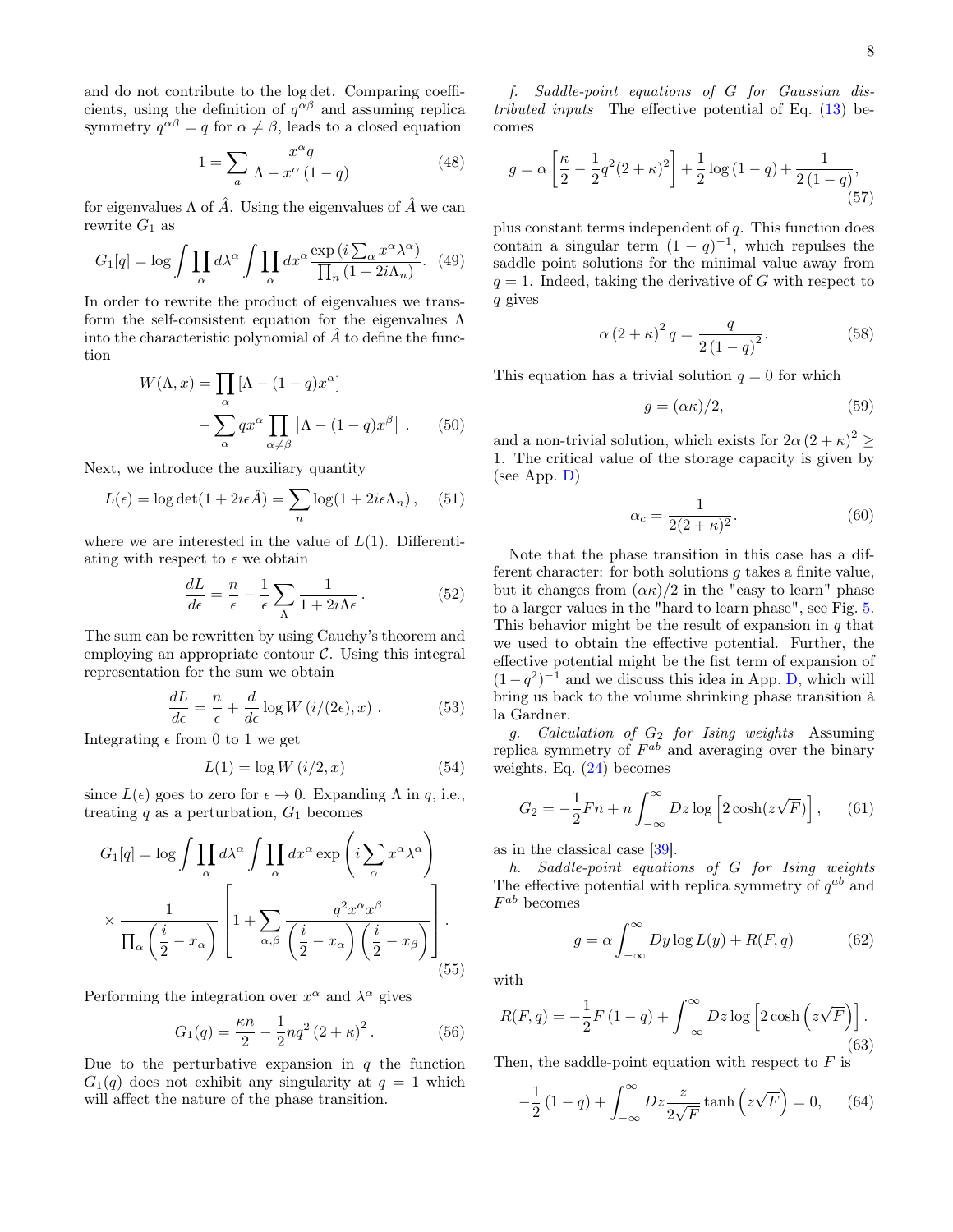

<span id="page-8-1"></span>FIG. 5. The effective potential of Gaussian distributed **inputs** We plot the effective potential  $g$ . It changes from small values close to zero of Eq. [\(59\)](#page-7-0) below the  $\alpha_c$  curve to larger negative values of Eq. [\(57\)](#page-7-1) above. The black line shows the  $\alpha_c$  curve given by Eq. [\(60\)](#page-7-2).

which is similar to equation obtained for the classical perceptron with binary weights [\[30\]](#page-10-24), where it was argued that the solution with  $F \to \infty$  as  $q \to 1$  is invalid. Instead, for the correct solution of the classical perceptron problem, replica-symmetry breaking must be taken into account.

Here, we analyze results for replica symmetric case and compare them with Monte Carlo simulations. For the quantum perceptron,  $F$  is a well defined function of  $q$ , and it tends to infinity as  $q \to 1$ . The last equation can be solved

$$
\sqrt{F} \approx \sqrt{\frac{2}{\pi}} \frac{1}{(1-q)},\tag{65}
$$

where  $sign(x) = x/|x|$  and we approximated the tanh by  $sign(x)$ .

Comparing the leading terms when  $q \to 1$ , we arrive at

$$
g \approx \frac{1}{(1-q)} \left[ -\frac{\alpha}{4} \int_{-\kappa}^{\infty} Dy(\kappa + y)^2 + \frac{1}{\pi} \right].
$$
 (66)

In this way we obtain the critical value

$$
\alpha_c(\kappa) = \frac{4}{\pi} \left[ \int_{-\kappa}^{\infty} Dy(\kappa + y)^2 \right]^{-1}, \tag{67}
$$

which implies the maximal value of  $\alpha_c(0) = 8/\pi$ . In contrast the MC simulations suggest that  $\alpha_c(0) \simeq 0$  as illustrated in Fig. [3.](#page-4-1) As in the classical case, we interpret this discrepancy as the necessity of replica symmetry breaking.

### V. ACKNOWLEDGMENTS

ICFO group acknowledges support from: ERC AdG NOQIA; Agencia Estatal de Investigación (R&D project CEX2019-000910-S, funded by MCIN/ AEI/10.13039/501100011033, Plan National FIDEUA PID2019-106901GB-I00, FPI, QUANTERA MAQS PCI2019-111828-2, QUANTERA DYNAMITE PCI2022- 132919, Proyectos de I+D+I "Retos Colaboración" QUSPIN RTC2019-007196-7), MCIN via European Union NextGenerationEU (PRTR); Fundació Cellex; Fundació Mir-Puig; Generalitat de Catalunya through the European Social Fund FEDER and CERCA program (AGAUR Grant No. 2017 SGR 134, QuantumCAT U16-011424, co-funded by ERDF Operational Program of Catalonia 2014-2020); EU Horizon 2020 FET-OPEN OPTOlogic (Grant No 899794); National Science Centre, Poland (Symfonia Grant No. 2016/20/W/ST4/00314); European Union's Horizon 2020 research and innovation programme under the Marie-Skłodowska-Curie grant agreement No 101029393 (STREDCH) and No 847648 ("La Caixa" Junior Leaders fellowships ID100010434: LCF/BQ/PI19/11690013, LCF/BQ/PI20/11760031, LCF/BQ/PR20/11770012, LCF/BQ/PR21/11840013); European Union's Horizon 2020 research and innovation programme under the Marie Skłodowska-Curie grant agreement No 847517.

### <span id="page-8-0"></span>Appendix A: Details on the quantum perceptron proposed in [\[34\]](#page-10-27)

The first unitary  $U_{\vec{i}}$  should fulfill

$$
|\psi_{\vec{i}}\rangle = U_{\vec{i}}\left|0\right>^{\otimes N},\tag{A1}
$$

and in this way encodes the information on N qubits. Particularly, any  $m \times m$  unitary matrix with the first column being identical with  $\vec{i}$  and normalized is a valid candidate for such a unitary. The information is processed by applying the second unitary  $V_{\vec{w}}$  which fulfills

$$
V_{\vec{w}} |\psi_{\vec{w}}\rangle = |1\rangle^{\otimes N} = |m-1\rangle.
$$
 (A2)

Applying the unitary  $V_{\vec{w}}$  on the encoded state leads to

$$
|\phi_{\vec{i},\vec{w}}\rangle \equiv V_{\vec{w}} |\psi_{\vec{i}}\rangle = \sum_{j=0}^{m-1} c_j |j\rangle . \tag{A3}
$$

Performing multi-controlled NOT gates with a readout qubit leads to the state

$$
|\phi_{i,w}\rangle|0\rangle = \sum_{j=0}^{m-2} c_j |j\rangle|0\rangle + c_{m-1} |m-1\rangle|1\rangle.
$$
 (A4)

As a result, when measuring 1 on the readout qubit, the probability amplitude is

$$
|c_{m-1}|^2 = |\vec{i}^{\mu} \cdot \vec{w}|^2.
$$
 (A5)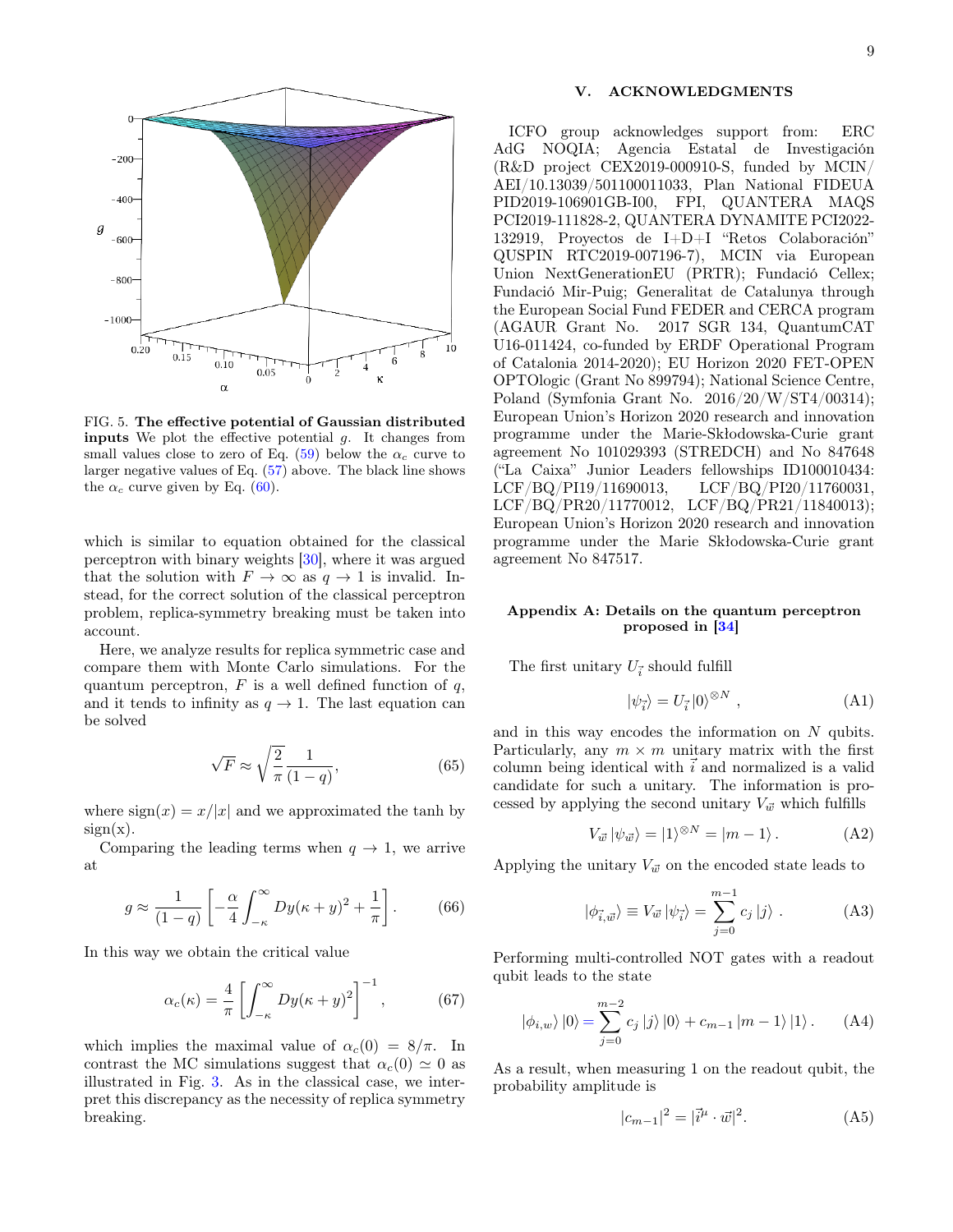#### <span id="page-9-0"></span>Appendix B: Abbreviations

In this appendix, we summarize the abbreviation used in the main text. In Eq.  $(5)$  and Eq.  $(6)$  we used

$$
\int_{w} = \int_{-\infty}^{\infty} \prod_{k} dw_{k},
$$
\n(B1)

and in Eq. [\(9\)](#page-2-2) the measure is

$$
\int_{w} \int_{\lambda} \int_{x} \int_{E} = \int_{-\infty}^{\infty} \prod_{\alpha} dw_{k} \int_{\kappa}^{\infty} \prod_{\mu} d\lambda^{\mu} \times \int_{-\infty}^{\infty} \prod_{\mu} \frac{dx^{\mu}}{2\pi} \int_{-\infty}^{\infty} \frac{dE}{2\pi},
$$
 (B2)

in Eq.  $(12)$  the abbreviation means

$$
\int_{F} \int_{q} \int_{E} = \int_{-\infty}^{\infty} \prod_{\alpha < \beta} dq^{\alpha\beta} \int_{-\infty}^{\infty} \prod_{\alpha < \beta} \frac{dF^{\alpha\beta}}{2\pi} \int_{-\infty}^{\infty} \prod_{\alpha} \frac{dE^{\alpha}}{2\pi},\tag{B3}
$$

and in Eq. [\(30\)](#page-5-2) we used

$$
\int_{w} \int_{\lambda} \int_{x} \int_{E} \int_{q} \int_{F} = \int_{-\infty}^{\infty} \prod_{k,\alpha} dw_{k}^{\alpha} \int_{\kappa}^{\infty} \prod_{\mu,\alpha} d\lambda_{\mu}^{\alpha} \int_{-\infty}^{\infty} \prod_{\alpha,\mu} \frac{dx_{\mu}^{\alpha}}{2\pi}
$$

$$
\times \int_{-\infty}^{\infty} \prod_{\alpha} \frac{dE^{\alpha}}{2\pi} \int_{-\infty}^{\infty} \prod_{\alpha < \beta} dq^{\alpha\beta} \int_{-\infty}^{\infty} \prod_{\alpha < \beta} \frac{dF^{\alpha\beta}}{2\pi} . \tag{B4}
$$

#### <span id="page-9-1"></span>Appendix C: Monte Carlo simulation

We apply the Monte Carlo simulation of the classical perceptron with Ising weights [\[40\]](#page-10-33) to the quantum perceptron. Here, we elaborate the details of the Monte Carlo simulation.

The first pattern  $i_j^1 = \pm 1$  is chosen at random and we fix a certain threshold  $\kappa$ . Then, we go through all possible realizations of the weights and keep only the weights that satisfy the given threshold  $\kappa$ . This forms the remaining set of the weights. Then, a second pattern is chosen at random and we go through all possible realizations of the remaining set of the weights to keep again only the subset of weights which satisfy the given threshold  $\kappa$ . Then, we continue by choosing more random patterns and updating the set of the weights that fulfill the given threshold. After a certain number of P patterns that have been introduced to the perceptron, no choice for the weights exist for  $P+1$  patterns. This means that for this sample the system can store exactly P patterns.

Therefore, the value of P depends on the random choices of the  $\sum i_j^{\mu} = \pm 1$  and the threshold κ. The threshold  $\kappa$  in the classical case is zero, since the output is either  $\pm 1$ . For the quantum case, the threshold  $\kappa$ is  $m/2$  since  $\kappa \in [0, m]$ . We need to average P over many samples and define the estimate of the storage capacity for a system of size  $N_s$ 

$$
\alpha(N_s) = \frac{\langle P \rangle}{N_s}.\tag{C1}
$$

For the numerical simulations in Fig. [3,](#page-4-1)  $N_s$  is equal to  $N$  and  $m$  for the classical and quantum percepton, respectively. Moreover, we have  $2^N$  and  $2^m$  realizations of the weights for the classical and quantum models, respectively. We used 10000 samples for each simulation and we performed them three times to estimate the error. In Fig. [3,](#page-4-1) we choose odd values of N to always have  $\pm 1$  for the output and we use  $m = 8, 16, 32$  since for larger m the computation becomes intractable.

# <span id="page-9-2"></span>Appendix D: Speculations about the Gaussian inputs

In the derivation of the basic expression

$$
g = \alpha \left[ \frac{\kappa}{2} - \frac{1}{2} q^2 (2 + \kappa)^2 \right] + \frac{1}{2} \log (1 - q) + \frac{1}{2 (1 - q)},
$$
\n(D1)

 $\frac{dx^{\alpha}_{\mu}}{\alpha}$  where we used an expansion in q to study the  $q \to 1$ behaviour. The next order contribution in the effective potential is presumably

$$
\left[\frac{\kappa}{2} - \frac{1}{2}q^2(2+\kappa)^2\right] \approx \left[\frac{\kappa}{2} + \frac{1}{2}(2+\kappa)^2 - \frac{1}{2(1-q^2)}(2+\kappa)^2\right]
$$

and suggests that

$$
\alpha_c(2+\kappa)^2/2=1,
$$

implying maximal  $\alpha_c(\kappa = 0) = 1/8$ .